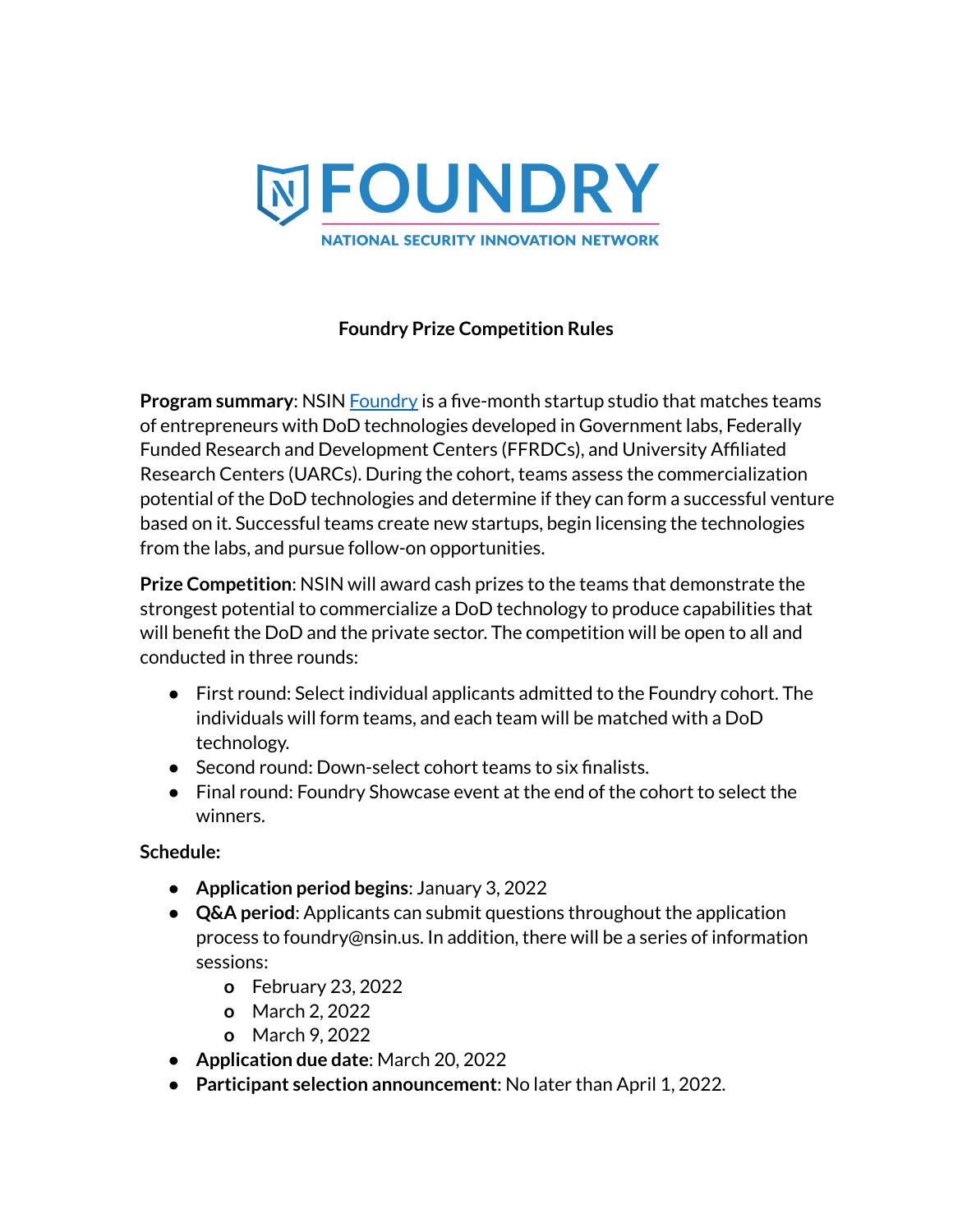- **● Foundry Cohort**: April 4 September 14, 2022
- **● Down-select**: September 3 7, 2022
- **● Showcase Day**: September 14, 2022

#### **Application process:**

- All applicants are required to submit their applications through our [online](https://airtable.com/shraWUmyhQQYPNslD) form.
- NSIN will provide all eligible applicants with instructions for submitting a one-way video.
- Based on the information provided in the application form, resume, and one-way video, select applicants chosen for a virtual interview
- Successful applicants invited to join the cohort as participants
- Cohort participants will be formed into teams and matched with DoD technologies
- Teams will present the results of their research and plans for commercializing the DoD technology during the down-select week prior to the end of the cohort
- The top six teams invited to present at the Showcase event on the final day of the cohort

### **Eligibility requirements:**

- There are no restrictions for application to the NSIN Foundry program. However, some DoD labs have restrictions on working with non-U.S. citizens. The NSIN Foundry program team will make every reasonable effort to match all accepted participants with an appropriate lab and technology.
- Applicants must be accepted into the Foundry program and complete the five-month cohort in order to present findings and be eligible for the prizes.